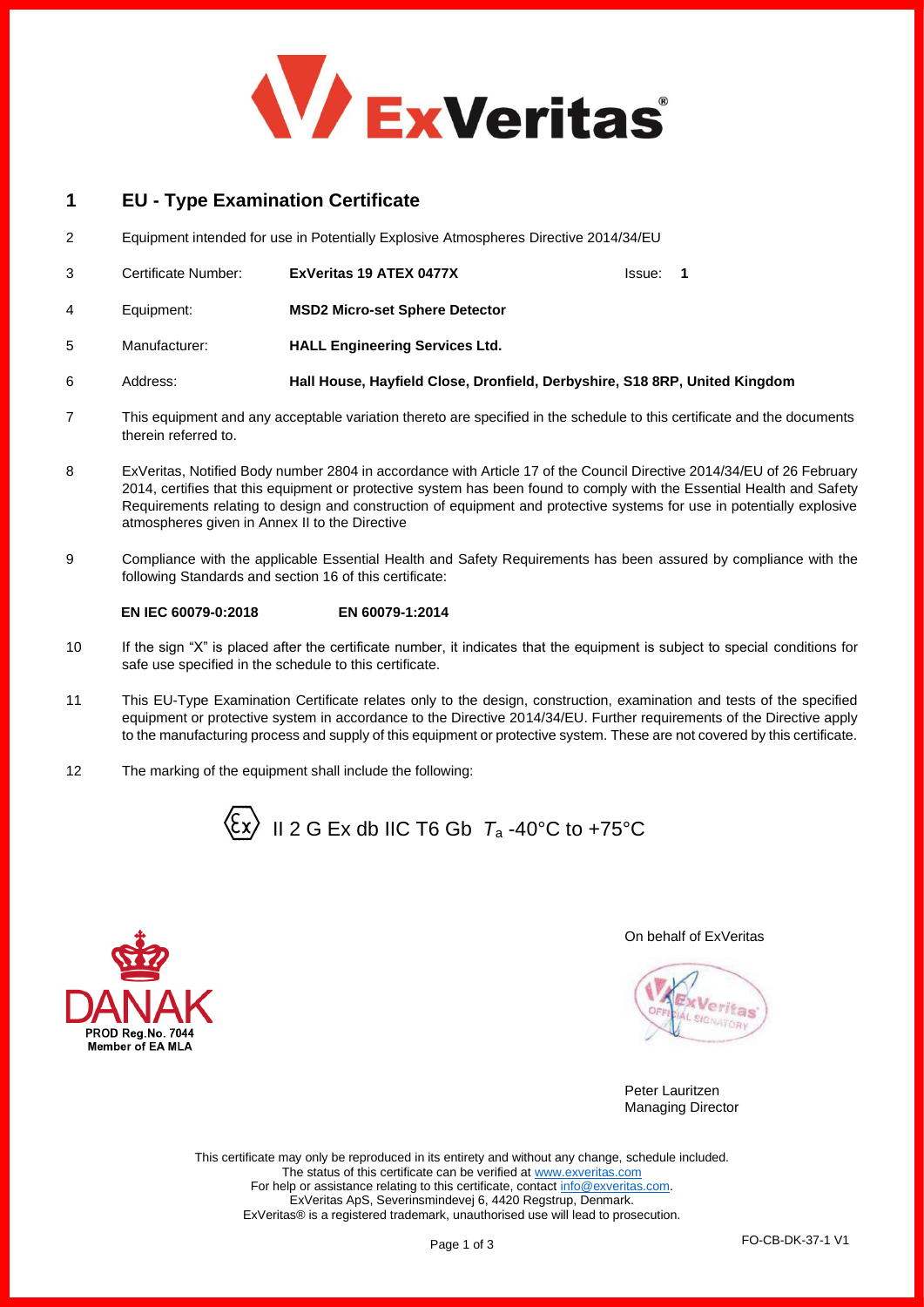

## **Schedule**

## **13 Description of Equipment or Protective System**

The MSD2 Micro-Set Sphere Detector comprises a detector tube containing an encapsulated reed switch, which is rated up to 2A at 250VDC. The detector tube is fitted into a housing, referred to as a top housing, which is itself mounted to a separate housing which is comprised of three main components: a lower detector housing, detector plunger, and spring. These three parts are nonelectrical components employed to facilitate the mounting of the detector and do not form part of the protection of the equipment.

The lower detector housing is fitted to the associated pipe wall and the top housing, containing the detector tube, sits in the detector plunger. The movement of detector plunger over the detector tube operates the reed switch. The lower and top housings are secured together by two M8 x 25 hexagonal socket head screws. The top housing must be fitted to a suitably approved Ex d terminal enclosure via the M25 threaded section of the top housing.

#### **13.1 Details of change**

The following changes are introduced in issue 1 of the certificate:

• Transfer of the certificate from ExVeritas UK, Notified Body number 2585 to ExVeritas Denmark, Notified Body number 2804. Certificate number remains unchanged.

#### **14 Descriptive Documents**

#### **14.1 Associated Report and Certificate History:**

| <b>Report Number</b> | <b>Cert Issue Date</b> | <b>Issue</b> | <b>Comment</b>                                 |
|----------------------|------------------------|--------------|------------------------------------------------|
| R2009/B/1            | 2019-06-05             |              | Initial issue of the Prime Certificate         |
| R3139/A/1            | 2021-02-12             |              | Issue of the first variation, see section 13.1 |

## **14.2 Compliance Drawings:**

#### **Issue 0**

| Title:                                                         | Drawing No.:      | Rev. Level: | Date:      |
|----------------------------------------------------------------|-------------------|-------------|------------|
| Microset Detector Label Detail Top Housing                     | D 1234            |             | 2019-05    |
| Hall Engineering Micro-set Label Detail                        | D <sub>1349</sub> | 7Α          | 2019-05    |
| Microset Detector Standard Model Sectional Arrangement         | B1192             |             | 2003-06    |
| Microset Detector Standard Model Exploded Assembly             | D <sub>1757</sub> |             | 2003-06    |
| Pre-Assembly Details of Flameproof Sphere Detector "Micro-Set" | 9691              |             | 2003-05-12 |
| Micro-set Meter Prover Sphere Detector IOM Manual (8 pages)    | HES-MSD2-IOM-R0   |             | 2019       |
| Departed by the following the property of the of               |                   |             |            |

*- Denotes no information provided*

## **Issue 1**

| Drawing No.:      | Rev. Level: | Date:      |
|-------------------|-------------|------------|
| D 1234            |             | 2021-01    |
| D <sub>1349</sub> |             | 2021-01    |
| B1192             |             | 2003-06    |
| D <sub>1757</sub> |             | 2003-06    |
| 9691              |             | 2003-05-12 |
| HES-MSD2-IOM-R1   |             | 2021       |
|                   |             |            |

*- Denotes no information provided*

#### **Certificate: ExVeritas 19 ATEX 0477X Issue 1**

This certificate may only be reproduced in its entirety and without any change, schedule included. For help or assistance relating to this certificate, contact [info@exveritas.com.](mailto:info@exveritas.com) ExVeritas ApS, Severinsmindevej 6, 4420 Regstrup, Denmark. ExVeritas® is a registered trademark, unauthorised use will lead to prosecution.